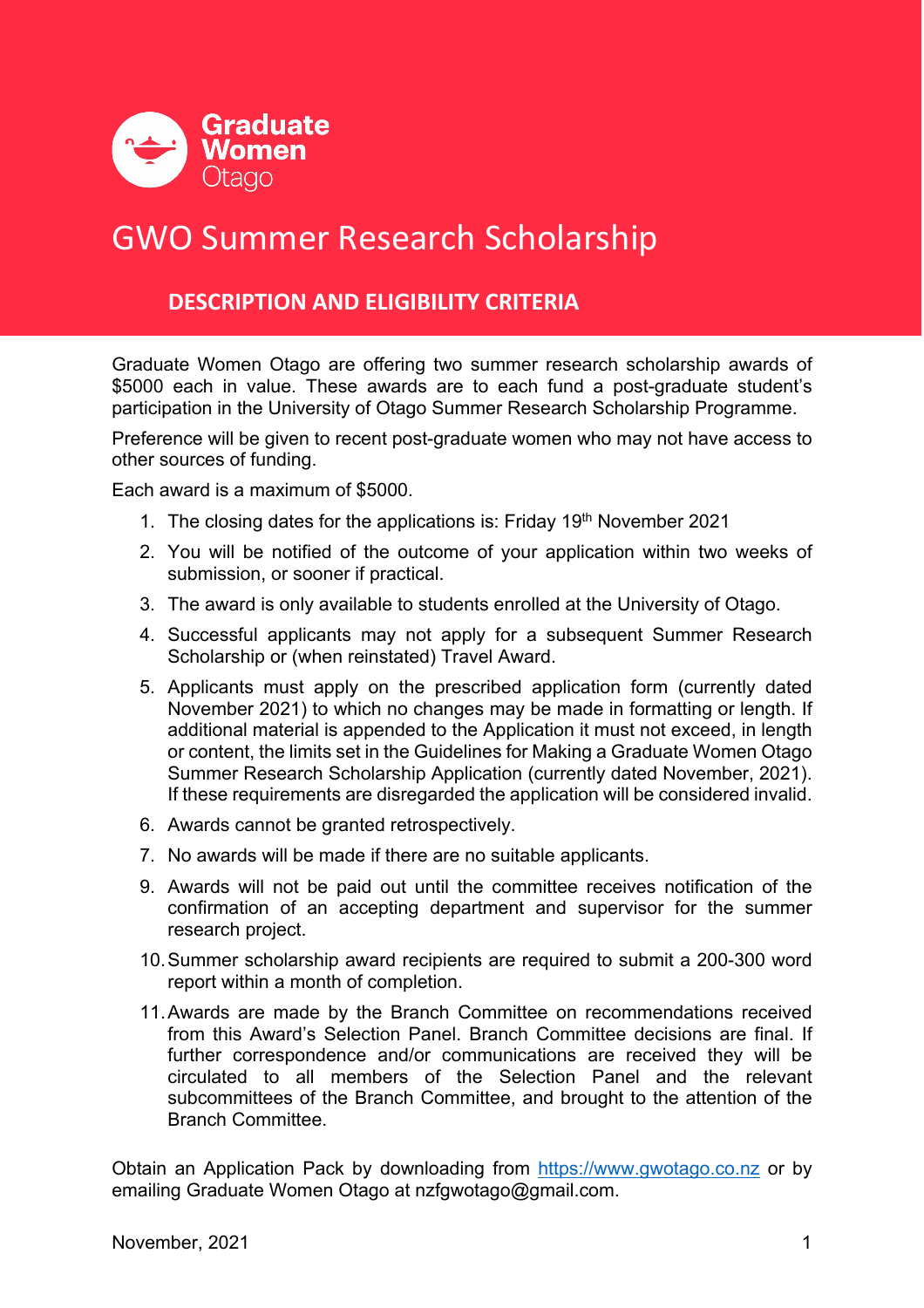

## **GWO Summer Research Scholarship Application**

| Name in full (with title):                                                                    |                                                           |      |
|-----------------------------------------------------------------------------------------------|-----------------------------------------------------------|------|
| Date of birth:                                                                                |                                                           |      |
| <b>Address:</b>                                                                               |                                                           |      |
|                                                                                               |                                                           |      |
|                                                                                               |                                                           |      |
| <b>Telephone numbers:</b>                                                                     | (Home)                                                    |      |
|                                                                                               | (Daytime)                                                 |      |
| Email:                                                                                        |                                                           |      |
| Degree(s) held with place(s) and year(s) conferred:                                           |                                                           |      |
|                                                                                               |                                                           |      |
| Length of residence in Otago/Southland:                                                       |                                                           |      |
| <b>Income</b>                                                                                 |                                                           |      |
| Record the following information concerning your financial situation, in New Zealand dollars: |                                                           |      |
|                                                                                               | Personal gross income/financial support for current year: | NZ\$ |
| Source (e.g. wages, salary, scholarship, etc.):                                               |                                                           |      |
| above:                                                                                        | Household gross income for current year if different from | NZ\$ |
| Annual amount of any compulsory student debt                                                  |                                                           |      |
| repayments:                                                                                   |                                                           | NZ\$ |
| <b>Current status:</b>                                                                        |                                                           |      |
| If a student, state the degree for which you are enrolled.                                    |                                                           |      |
|                                                                                               |                                                           |      |

### **Dependents:**

Record each dependent's relationship to you, age, and extent of financial dependency on you.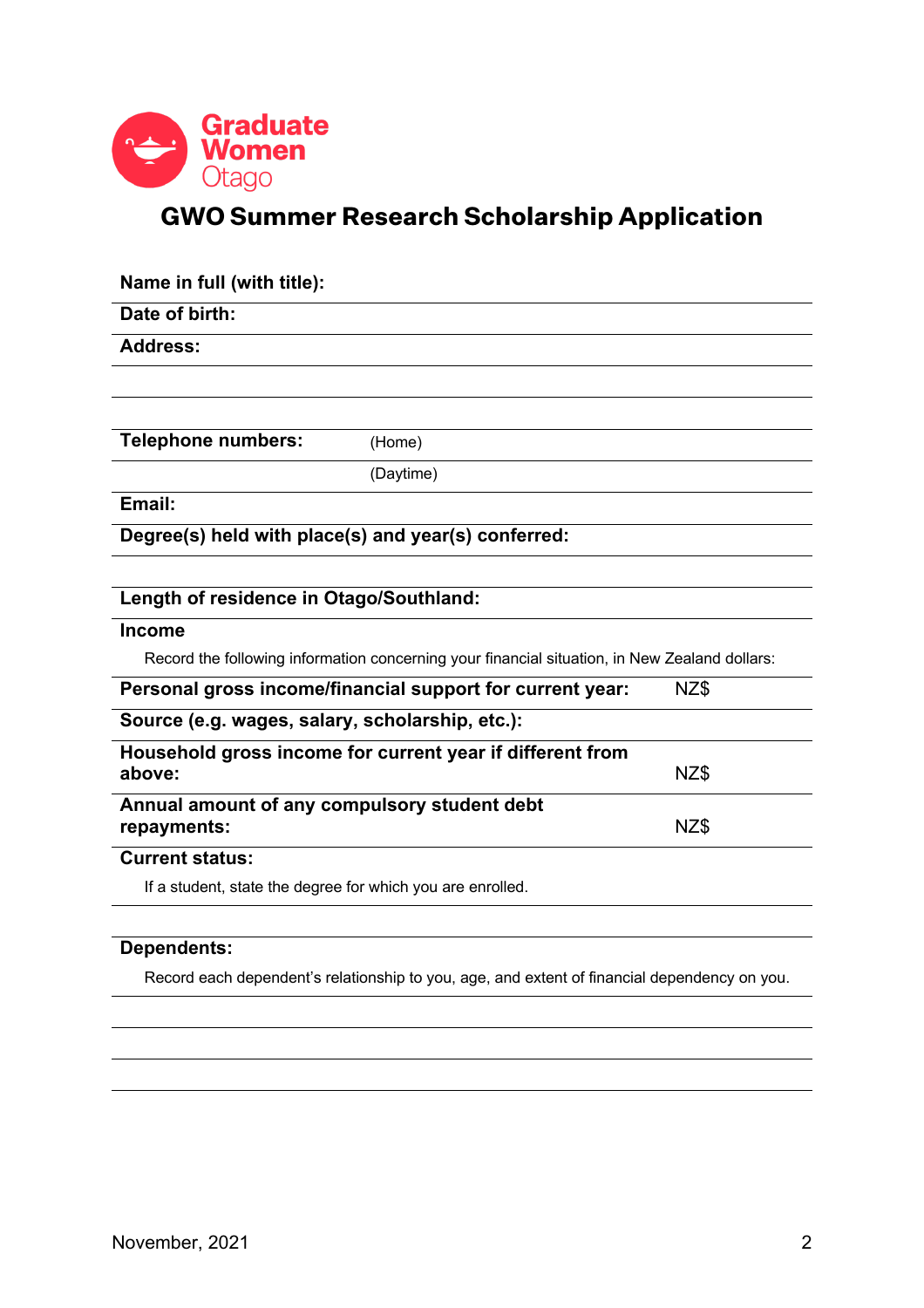**Please state in 60 words or less a description of your proposed summer research project.**

**Please state in 60 words or less why you deserve the Summer Research Scholarship.**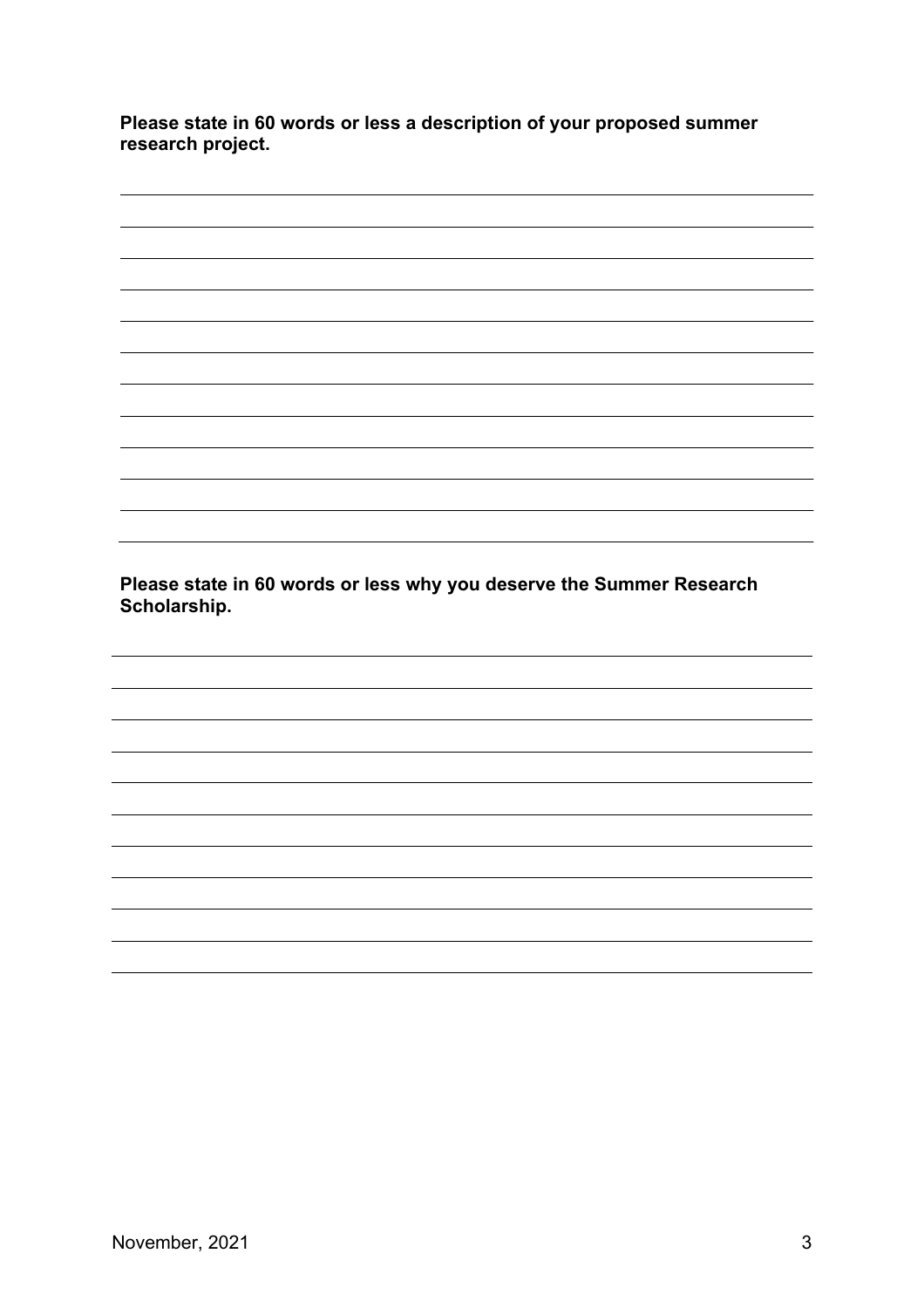#### **Please give contact details for the HOD and supervisor of your Summer Scholarship:**

Name

| Address   |
|-----------|
| Email     |
| Telephone |
|           |
| Name      |
| Address   |
| Email     |
| Telephone |
|           |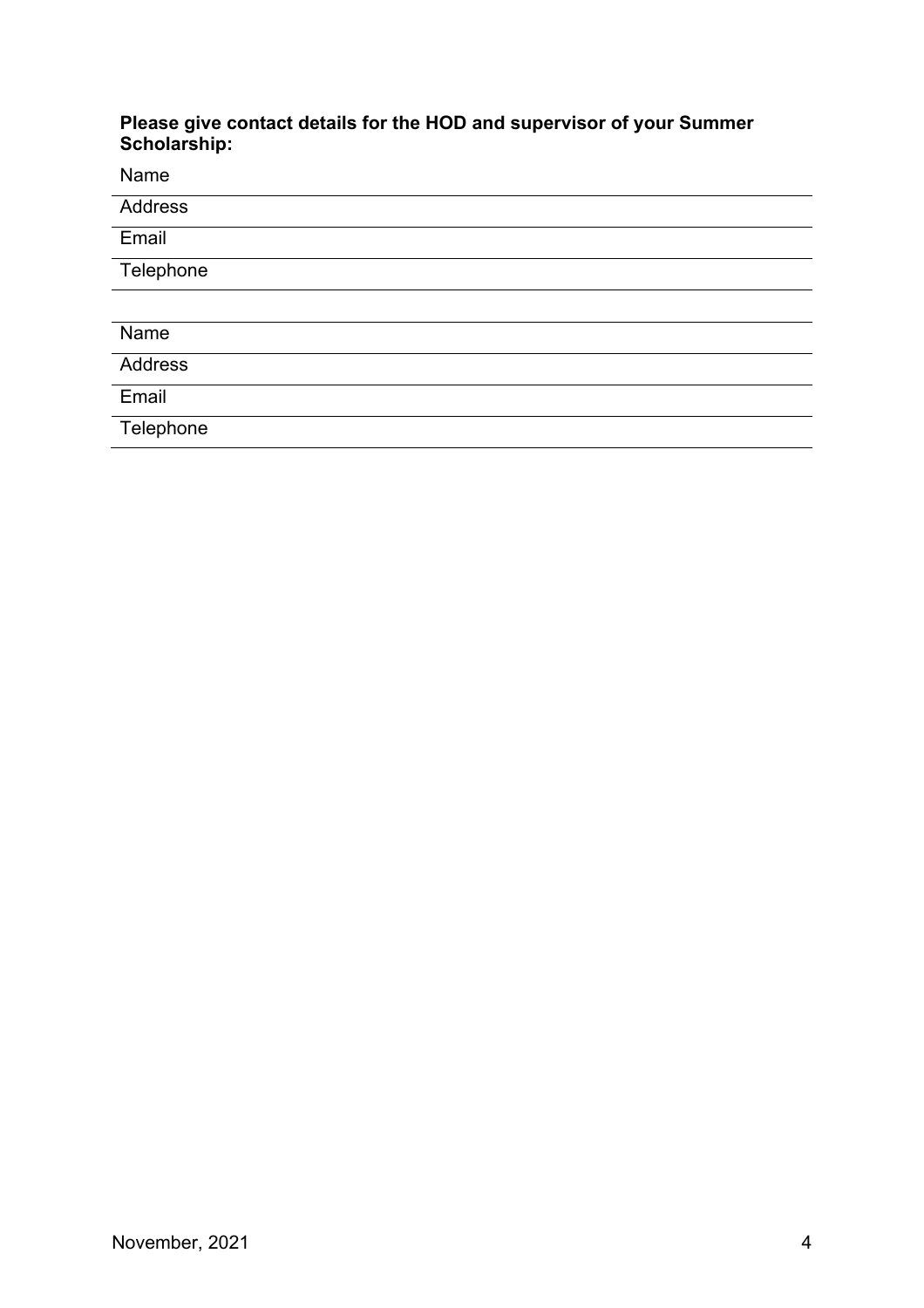#### **Privacy Statement**

The information you have supplied in your Summer Scholarship Application to Graduate Women Otago will be used solely for the purpose of assessing your application. Personal information contained in this application and in references from your nominated referees will be made available only to members of the Summer Scholarship Selection Panel. General information about your project and relevant experience will be made available to the Branch Committee as required during their process of final decision.

Any other correspondence and/or communications regarding the Application will be circulated to all members of the Selection Panel and the relevant subcommittees of the Branch Committee, and brought to the attention of the Branch Committee (see Clause 11, Travel Awards Description and Criteria for Eligibility document).

If your application is successful, we shall confirm with you the wording of the announcement of your success. We shall make your abstract(s) and report(s) available at Graduate Women Otago meetings and may use them for publicity purposes in the media, the Otago Branch Newsletter and website, and GWNZ and/or GWI publications and websites.

#### **Name of applicant** (Please print):

#### **Please sign and date the following Privacy Statement.**

- I agree to the conditions of the Privacy Statement printed above in respect to my application for a Graduate Women Otago Summer Research Scholarship.
- If my application is successful, I agree to allow my name, abstract(s), report(s) and information approved by me to be available at Graduate Women Otago meetings and used for publicity purposes in the media, the Otago Branch Newsletter and website, and GWNZ and GWI publications and websites.

**Signed:** \_\_\_\_\_\_\_\_\_\_\_\_\_\_\_\_\_\_\_\_\_\_\_\_\_\_\_\_\_\_\_\_\_\_\_\_\_\_\_\_\_ **Date:** \_\_\_\_\_\_\_\_\_\_\_\_\_\_

#### **Please sign and date the following verification statement.**

• I have read and understood the regulations and procedures of the Graduate Women Otago Summer Research Scholarship as described in the Description and Eligibility Criteria document, in the prescribed Application form, and in the other information and guidelines given in the Graduate Women Otago Summer Research Scholarship Application Pack (currently dated November, 2021) and I agree to abide by them.

**Signed:** \_\_\_\_\_\_\_\_\_\_\_\_\_\_\_\_\_\_\_\_\_\_\_\_\_\_\_\_\_\_\_\_\_\_\_\_\_\_\_\_\_ **Date:** \_\_\_\_\_\_\_\_\_\_\_\_\_\_

#### **Send your Application to:**

The Convener, Travel Awards Selection Panel: Confidential,

c/- nzfgwotago@gmail.com